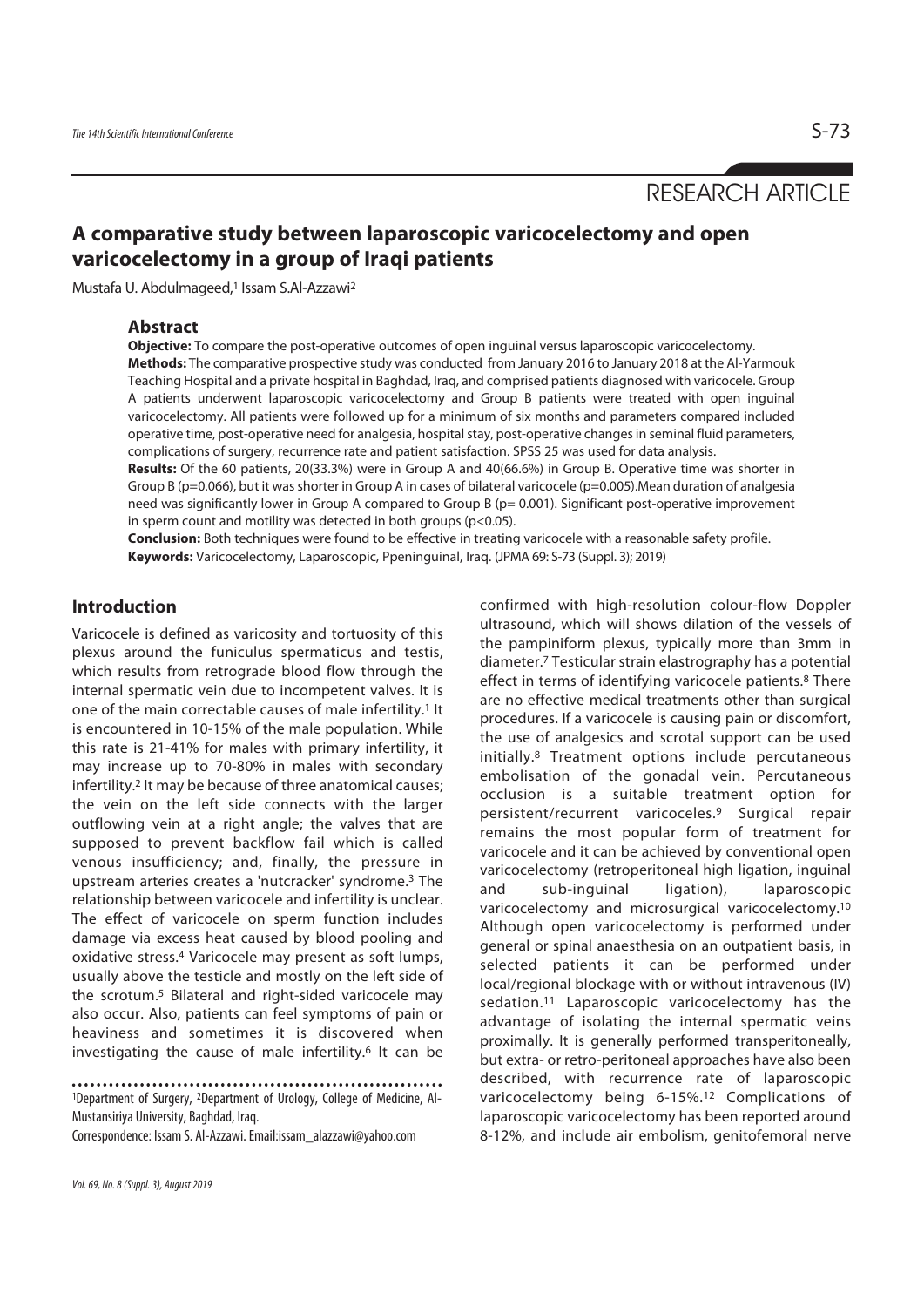injury, hydrocele, intestinal injury and peritonitis.13

In Iraq, varicocelecetomy is usually performed by the urologists and general surgeons, and the commonest surgical approach is the open inguinal. In the last 10 years, Laparoscopic varicocelectomy has also been introduced and is preferred by some surgeons and patients.

The current study was planned to compare the outcome of open inguinal and laparoscopic varicocelectomy in a group of Iraqi patients.

### **Patients and Methods**

The comparative prospective interventional study was conducted in the Department of Surgery at Al-Yarmouk Teaching Hospital, Baghdad, Iraq, and in a private hospital in Baghdad province from January 2016 to January 2018. The study was approved by local ethical committee and consent was obtained from the participants for the study.

Those included were adult male patients aged 18 years or above with clinical varicocele who presented with either a history of infertility (primary or secondary) or were complaining of pain related to varicocele, and furnished consent to participate in the study. Those who were lost to follow-up were excluded. Varicocele was diagnosed and graded as follows: Grade I: Small varicocele, detected by palpation with difficulty but easily by Valsalva's manoeuvre; Grade II: Moderate grade, easily detected by palpation without Valsalva's manoeuvre; and Grade-III: Large varicocele, visually detected at adistance. The laterality (unilateral or bilateral) of varicocele was determined and it was confirmed using colour Doppler ultrasound.

The patients were assigned to two groups on the basis of their own informed choice between laproscopic and open inguinal surgery. Group A had those who opted for the laproscopic option, while Group B preferred to undergo open inguinal surgery.

Preoperative seminal fluid analysis was done for all patients using the masturbation method after 3-4 days' abstinence, and the World Health Organisation (WHO) 2010 reference values for human sperm were used which means sperm count >15 million/ml and progressive sperm motility >32%.14

As for the open inguinal varicocelectomy, it was done under general or spinal anaesthesia, and the patient was placed in a reversed Trendelenburg position. A 3-5cm incision was made through the skin and the subcutaneous tissue just over the pubic tubericle where the spermatic cord could be seen emerging through the superficial inguinal ring, and by meticulous dissection all the dilated spermatic veins and cremasteric veins were isolated and then ligated and divided.

For laparoscopic varicocelectomy, the patients were operated by insufflated laparoscopic varicocele ligation. In a supine position and after the induction of general endotracheal anaesthesia, a 10mm port was placed supraumbilically by open (Hasson) method. After adequate pneumoperitoneum, the laparoscope was inserted and under direct laparoscopic vision, two other 5mm working ports were placed in the lower abdomen according to the laterality of varicocele. Spermatic vessels were exposed by T-shaped peritoneotomy. Clipping of spermatic veins was done doubly without division. Care was taken for spermatic arteries. The ports were closed in a standard fashion.

Postoperative assessments were done for a minimum of six months; first on the 3rd day, second on the 12th day, third after 72 days and the last after six months which included history, physical examination and scrotal ultrasonography to detect the success of surgery (disappearance or decrease in varicocele clinically / cessation of venous reflux by colour Doppler) and to detect complications; early ashematoma, wound infection, or late as recurrence, and testicular atrophy, throughout the follow-up period. Post-operative seminal fluid analysis was usually conducted on the 72-dayfollowup visit. Paracetamol IV vials were given to all patients post-operatively as analgesia. The hospital stay was calculated by the number of hours till the discharge. The operative time was recorded from the time of incision till closure of the wound/ports.

Data was analysed using SPSS 25 and was presented as mean, standard deviation (SD) and ranges. Categorical data was presented as frequencies and percentages. Pearson's Chi-square test was used to assess the statistical association between patients' characteristics and complications. Independent t-test (two-tailed) was used to compare continuous variables between the groups. P<0.05 was considered significant.

## **Results**

Of 68 patients who underwent varicocelectomy during the study period, 8(11.7%) were lost to follow-up and the final sample stood at 60(88.2%). Of them, 20(33.3%) were in Group A and 40(66.6%) in Group B. The mean of age of Group A patients was 37.8±10.7 years and that of Group B was 33.4±6.7 years. Besides,17(85%)patients in Group A and 26(65%)in Group B were ≥30 years old. Clinical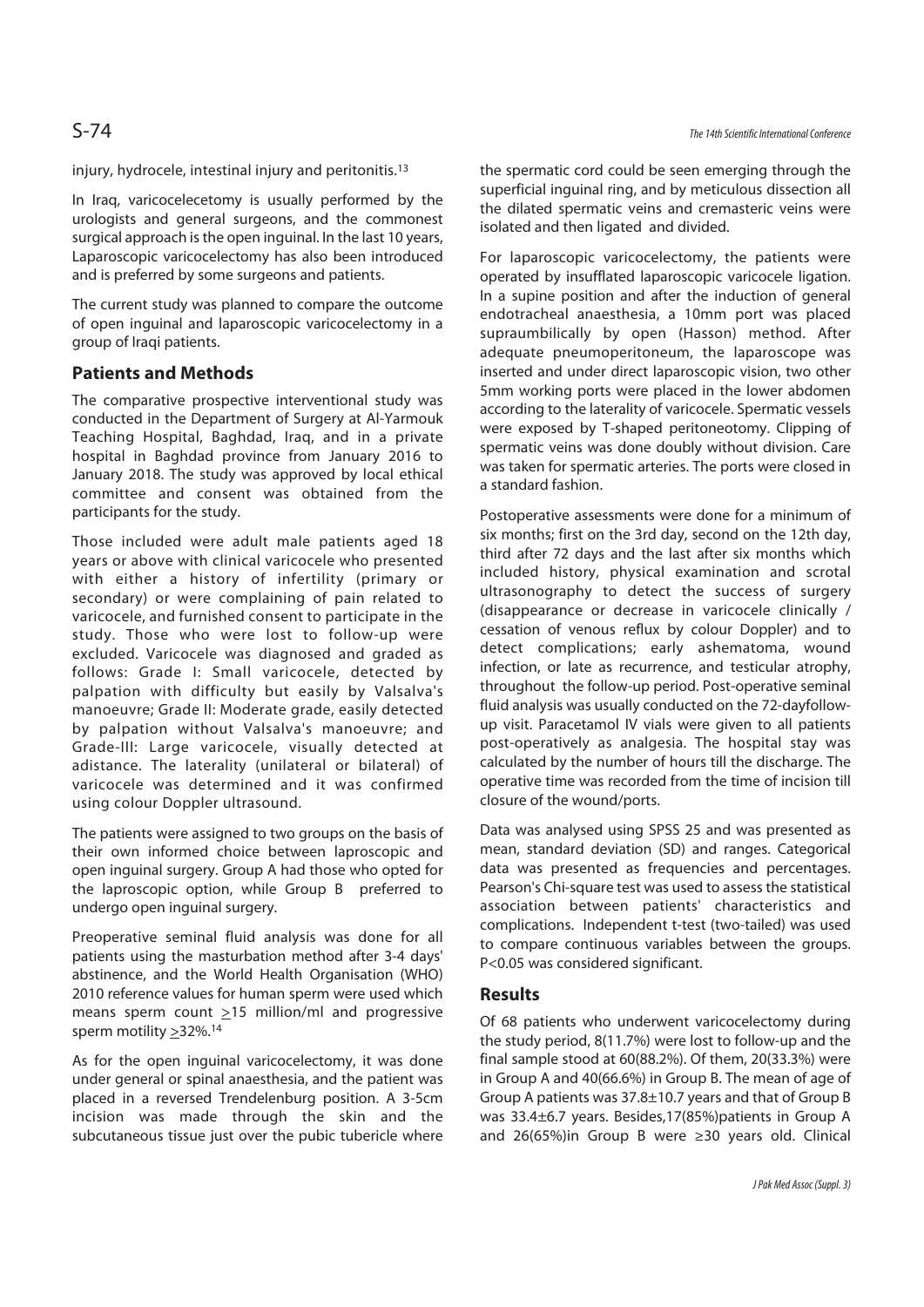## The 14th Scientific International Conference  $S$ -75

Table-1: Distribution of socio-demographic, clinical characteristics and postoperative complications of patients by groups.

| Variable                         | <b>Study Group</b> |                   | Total (%) | P-Value |
|----------------------------------|--------------------|-------------------|-----------|---------|
|                                  | Laparoscopy (%)    | Open Inguinal (%) | $n = 60$  |         |
|                                  | $n=20$             | $n = 40$          |           |         |
| Age group (Years)                |                    |                   |           |         |
| $<$ 30                           | 3(15.0)            | 14 (35.0)         | 17(28.3)  | 0.105   |
| $\geq 30$                        | 17(85.0)           | 26 (65.0)         | 43 (71.7) |         |
| Laterality                       |                    |                   |           |         |
| Left side                        | 12(60.0)           | 35 (87.5)         | 42 (70.0) | 0.02    |
| Right side                       | 0(0)               | 1(2.5)            | 1(1.7)    |         |
| <b>Bilateral</b>                 | 8(40.0)            | 4(10.0)           | 17(28.3)  |         |
| Varicocele Grade                 |                    |                   |           |         |
|                                  | 4(20.0)            | 0(0)              | 4(6.7)    | 0.012   |
| Ш                                | 10(50.0)           | 28 (70.0)         | 38 (63.3) |         |
| Ш                                | 6(30.0)            | 12(30.0)          | 18(30.0)  |         |
| Complaint                        |                    |                   |           |         |
| Pain                             | 8(40.0)            | 5(12.5)           | 13(21.7)  | 0.051   |
| Primary infertility              | 10(50.0)           | 29 (72.5)         | 39 (65.0) |         |
| Secondary infertility            | 2(10.0)            | 6(15.0)           | 8(13.3)   |         |
| Postoperative complication       |                    |                   |           |         |
| <b>Wound Infection</b>           | 0(0)               | 2(5.0)            | 2(3.5)    | 0.307   |
| Temporary Scrotal oedema         | 0(0)               | 13 (32.5)         | 13 (21.7) | 0.003   |
| Hydrocele                        | 0(0)               | 3(7.5)            | 3(5.0)    | 0.207   |
| <b>Orchitis</b>                  | 0(0)               | 1(2.5)            | 1(1.7)    | 0.477   |
| Recurrence                       | 3(15.0)            | 2(5.0)            | 5(8.3)    | 0.186   |
| <b>Prolonged Pain</b>            | 1(5.0)             | 3(7.5)            | 4(6.7)    | 0.711   |
| <b>Numbness</b>                  | 0(0)               | 8(20.0)           | 8(13.3)   | 0.031   |
| Port Site Bleeding               | 1(5.0)             | L,                | 1(1.7)    |         |
| Patient not satisfied about scar | 0(0)               | 6(15.0)           | 0.067     |         |

Table-2: Comparison in operative and post-operative information by study groups.

| <b>Study Group</b> |                  | P-Value |
|--------------------|------------------|---------|
| Laparoscopy        | Open Inquinal    |         |
| Mean $\pm$ SD      | Mean $\pm$ SD    |         |
|                    |                  |         |
| $19.35 \pm 2.79$   | $17.75 \pm 3.65$ | 0.066   |
| $3.25 \pm 0.85$    | $5.07 \pm 1.81$  | 0.001   |
| $3.2 \pm 0.76$     | $2.82 \pm 0.93$  | 0.096   |
|                    |                  |         |
| $20.15 \pm 1.79$   | $22.75 \pm 1.65$ | 0.005   |
| $3.44 \pm 0.88$    | $5.88 \pm 2.31$  | 0.009   |
| $3.3 \pm 0.96$     | $3.1 \pm 0.81$   | 0.645   |
|                    |                  |         |

SD: Standard deviation.

presentation and post-operative outcome were noted for all the patients (Table-1).

Overall, mean duration for analgesia need was significantly lower in Group A than Group B (p=0.001).No statistical significant differences were found in mean duration of operation and duration of hospitalisation between the groups (p>0.05). In patients managed by bilateral varicocelectomy, the duration of operation and

the duration of analgesia were significantly lower in Group A than that in Group B (p<0.05). There was no significant difference in mean duration of hospitalisation after bilateral varicocele surgery between the groups (Table-2).

In semen analysis, there was statistically significant postoperative improvement in the sperm count and progressive motility in both groups (P<0.05) (Table-3).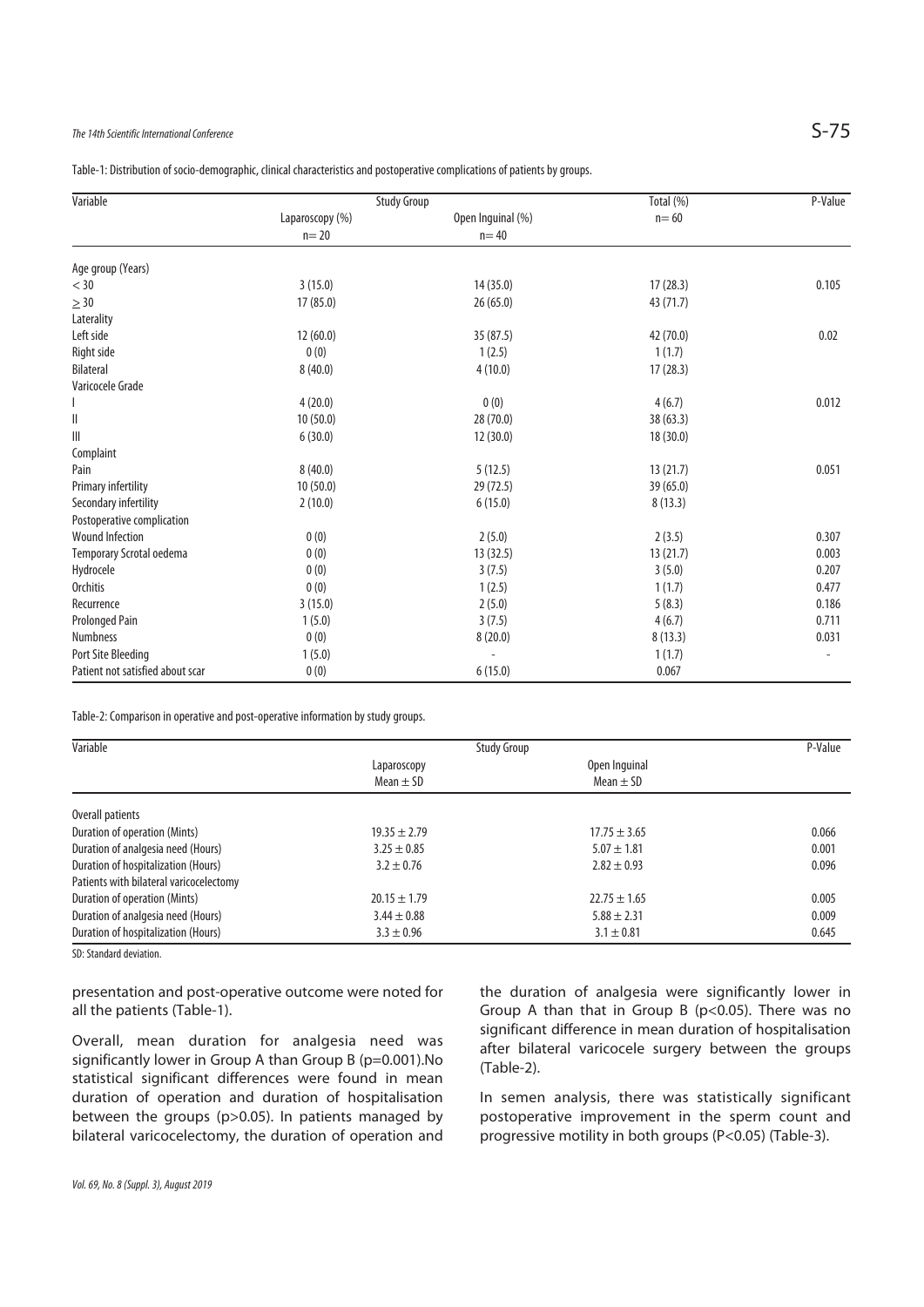| Study Group              | Time                            |                                          | <b>Difference</b> | P-Value |
|--------------------------|---------------------------------|------------------------------------------|-------------------|---------|
|                          | Preoperatively<br>Mean $\pm$ SD | 72 days Postoperatively<br>Mean $\pm$ SD |                   |         |
| Lap Group                |                                 |                                          |                   |         |
| Sperm count (Million/ml) | $26.8 \pm 29.7$                 | $40.3 \pm 22.8$                          | 13.5              | 0.027   |
| Sperm Motility (%)       | $28.0 \pm 14.6$                 | $51.5 \pm 11.7$                          | 23.5              | 0.001   |
| Open Group               |                                 |                                          |                   |         |
| Sperm count (Million/ml) | $22.8 \pm 12.1$                 | $33.2 \pm 11.1$                          | 10.4              | 0.001   |
| Sperm Motility (%)       | $17.0 \pm 7.0$                  | $37.4 \pm 8.0$                           | 20.4              | 0.001   |

Table-3: Distribution of semen analysis by groups preoperatively and after 72 days of the operation.

SD: Standard deviation.

## **Discussion**

Varicocele is the most common and correctable reason for male infertility and erectile dysfunction.15 It could be treated with many different options including radiological, laparoscopic and open surgical approaches.16 However, the most effective method in terms of outcome and post-operative complications is still not determined.17 Reports have suggested that laproscopic varicocele ligation has the advantages of reduced morbidity, analgesic requirements and a more rapid rate of return to work compared with the standard open surgical approach.18,19

In the present study, the majority of patients had leftsided varicocele, and the finding is in accordance with literature<sup>20</sup> Varicoceles are more common on the left side as the left testicular vein enters the left renal vein at right angle, in addition to the lack of anti-reflux valves. In the current study, most patients had grade II varicocele, which differs from an earlier study.21 The difference might be due to the time of varicocele diagnosis via regular or irregular medical check-ups. Mean duration of analgesia needed in this study was significantly lower in laproscopic patients, while the duration of operation in overall patients was lower in those who underwent open surgery. This is in agreement with a study.<sup>22</sup> Concerning the duration of operation and analgesia needed for bilateral cases, they were significantly lower in this study in Group A than that in Group B, and the finding matches earlier results.23,24

In the current study, there was significant postoperative improvement in the sperm count and progressive motility in both groups. This result agreed with some studies.<sup>20,22</sup> and differed from a study which did not show any significant changes after varicocelectomy.25 The differences might be attributed to the sample size, and the pre-operative semen parameters might have been within normal range and irreversible damage to the testes could exist. In the current study, laproscopy did not lead to wound infection, temporary scrotal oedema, hydrocoele, orchitis or numbness, whereas among those who opted for open surgery, these complications were 5%, 32.5%, 7.5%, 2.5%, and 20% respectively. Scrotal oedema encountered in this series was transient and quickly resolved after wearing scrotal support. In spite of these local complications, 85% patients in the group were satisfied with their choice and the subsequent scar. Bleeding from the port site occurred in one patient in the laproscopic group (5%). This differed from a study in 2017 in which the complication occurred in both open and laproscopy groups (5.7% vs. 3.3% respectively)21 and the rate of hydrocoele was 6.9% in laproscopy and 9.7% in the open surgery group.26 Post-varicocelectomy hydrocoele may occur due to ligation of the lymphatic vessels that are colourless and are sometimes mistaken for veins. Also, surgeon's experience and theatre environment determine the complication rate as well. Finally, in this study, pain was more prolonged in the open surgery group, while the recurrence rate was higher in the laproscopy group. This is in line with earlier studies.<sup>20,22</sup> The variation in post-operative pain and recurrence rate between the two groups might have been due to the fact that in the laproscopy group, only high ligation technique was used, while in inguinal ligation, cremasteric veins can also be ligated and there is extensive dissection required in the open technique.

## **Conclusion**

Both techniques were found to be effective in treating the varicocele-related morbidities, like infertility and pain, and the safety profile of the procedures was reasonable.

**Disclaimer:** None.

**Conflict of Interest:** None.

**Source of Funding:** None.